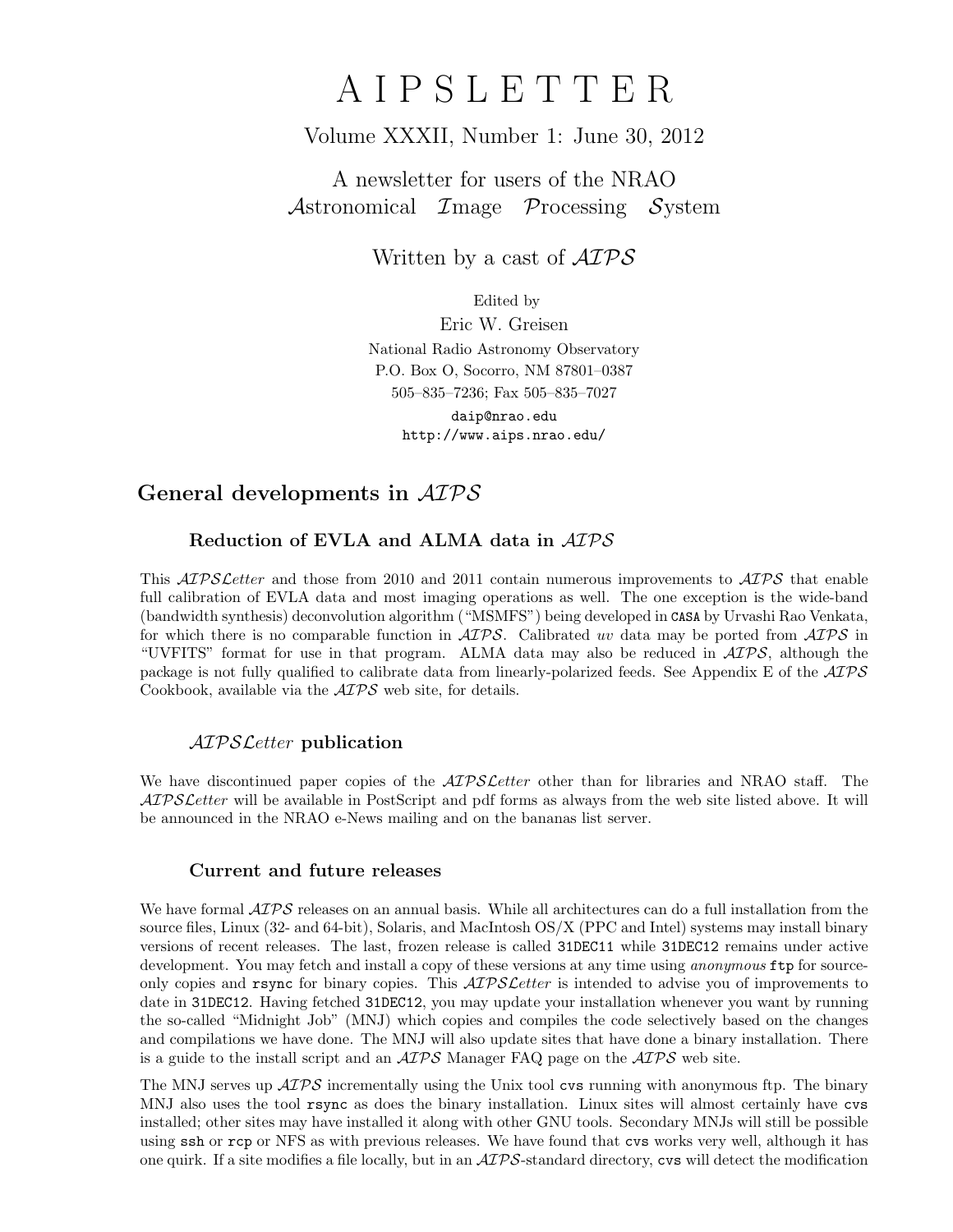and attempt to reconcile the local version with the NRAO-supplied version. This usually produces a file that will not compile or run as intended. Use a copy of the task and its help file in a private disk area instead.

 $\langle \mathcal{A} \mathcal{P} \mathcal{S} \rangle$  is now copyright (c) 1995 through 2012 by Associated Universities, Inc., NRAO's parent corporation, but may be made freely available under the terms of the Free Software Foundation's General Public License (GPL). This means that User Agreements are no longer required, that AIPS may be obtained via anonymous ftp without contacting NRAO, and that the software may be redistributed (and/or modified), under certain conditions. The full text of the GPL can be found in the 15JUL95  $ATPSLetter$ , in each copy of AIPS releases, and on the web at http://www.aips.nrao.edu/COPYING.

### Improvements of interest in 31DEC12

We expect to continue publishing the *AIPS Letter* approximately every six months along with the annual releases. Henceforth, this publication will be primarily electronic. There have been several significant changes in 31DEC12 in the last six months. Some of these were in the nature of bug fixes which were applied to 31DEC11 before and after it was frozen. If you are running 31DEC11, be sure that it is up to date to sometime this year (a MNJ after March 8 would be best). New tasks in 31DEC12 include MORIF to break up a data set into a greater number of spectral windows, SNREF to determine which reference antenna would minimize the right minus left phase difference, PRTSY to print statistics of the values in SysPower (SY) tables from the EVLA, FIXAN to correct errors or change the array center in antenna tables, SPCOR to correct an image cube for spectral index and/or primary beam, FIXRL to fix data for mislabeled polarizations in some antennas, and TARS to check the Faraday Rotation Synthesis algorithm (task FARS) with simple user input data. New verbs include NAMEGET to fill in the file naming adverbs completely to aid in writing procedures and IM2HEAD, IM3HEAD, IM4HEAD, IMOHEAD, Q2HEADER, Q3HEADER, Q4HEADER, and QOHEADER to display headers selected by the second, third, and fourth input and the output name adverbs, respectively. New RUN files include OOCAL to enable full self-calibration with the spectral-index and other options of the OOSUB task and LINIMAGE to build a FLATNed spectral cube while separating spectral windows to improve performance in the IMAGR portion.

31DEC09 contains a significant change in the format of the antenna files, which will cause older releases to do wrong things to data touched by 31DEC09 and later releases. 31DEC08 contains major changes to the display software. Older versions may use the 31DEC08 display (XAS), but 31DEC08 code may not use older versions of XAS. Magnetic tape logical unit numbers changed with 31DEC04. You are encouraged to use a relatively recent version of  $\mathcal{A} \mathcal{I} \mathcal{P} \mathcal{S}$ , whilst those with EVLA data to reduce should get the latest release.

#### Mountain lion

Apple has again announced a new revision of OS X, this time called Mountain Lion (10.8). The VAO in Socorro has made a Mac laptop available to us for testing. It was found to install and run the existing MACINT load modules. Several \$SYSUNIX procedures required minor modification since the new version of ps issues a warning message when it is used by a process with a library path set. On lion last year we tried using the latest Intel compiler (12.0.4 dated 20110503) with the x86 64 architecture. That version ran a little bit faster than the 32-bit version, but not enough faster to justify making a new MAC64 "architecture" with a new NRAO computer to support it.

#### UV-data calibration and handling

#### Editing

RFLAG has become the standard editing task to remove RFI from most data sets. It has received significant attention in the last six months. The spectral flagging mode was changed to use a sliding median window filter of user-set width. Previously it used, effectively, a full-width window applying to all channels. This caused the disappearance of options to flag full spectra because the rms was too high or too low. An option to expand any flags by  $\pm$  FPARM(6) channels replaced them. In the spectral mode, RFLAG automatically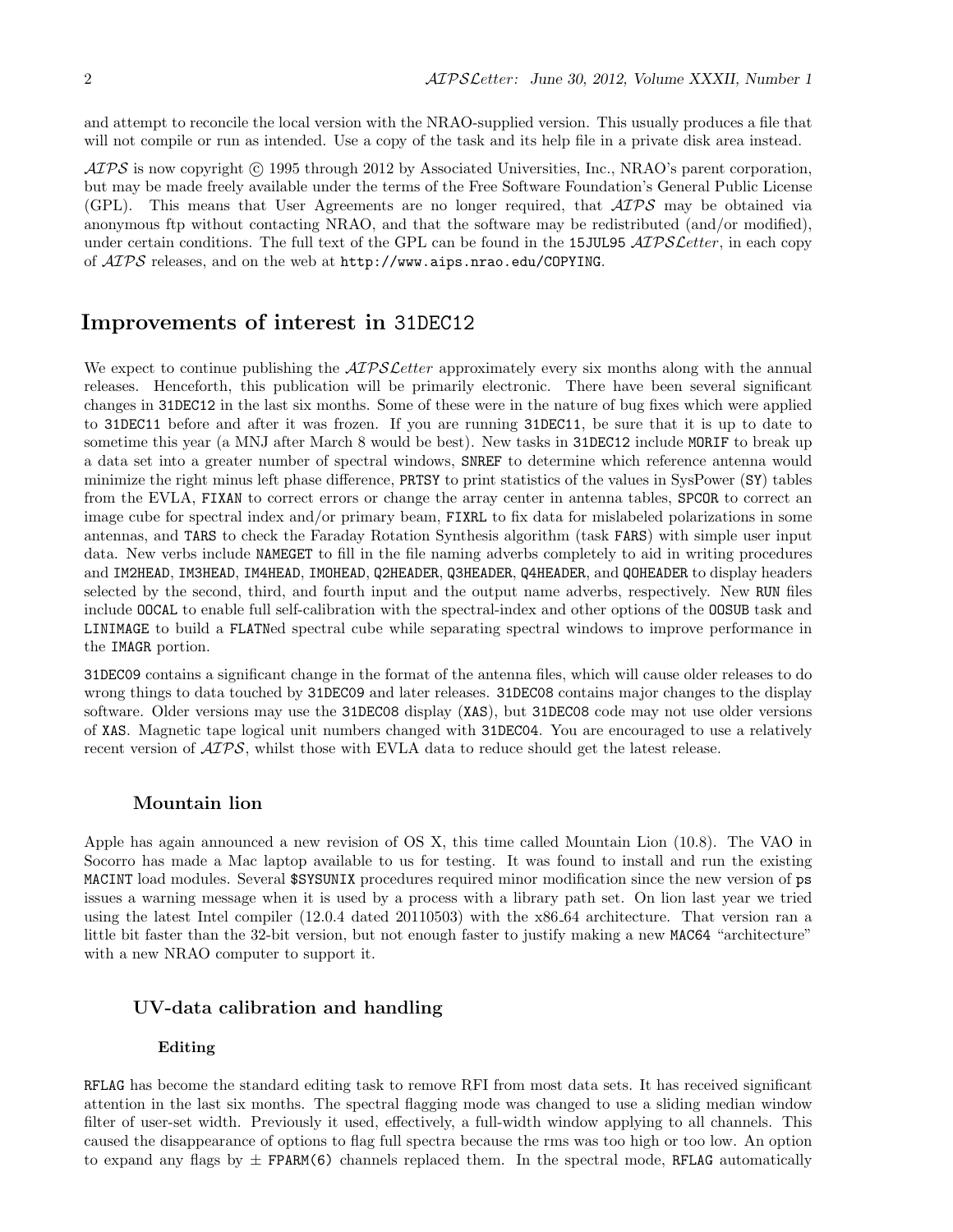deleted all channels not included in ICHANSEL. Now such channels are retained, but the default ICHANSEL is now all channels. A number of errors were corrected which caused the task to write many more flags than it should, effectively flagging already flagged data. Other errors had to be corrected for the mode in which RFLAG is run to write a new flag table and then immediately plot the consequences of that table on the data set. The problems involved pre-clip flux levels as well as file status.

Following detailed self-calibration, users often delete those data associated with "bad" amplitude and phase solutions. An option A&P has been added to SNFLG to perform this operation, removing the need for a very repetitive use of task EDITA. TVFLG and SPFLG were corrected to retain and use the source number correctly when flagging a single source extracted from a multi-source data set.

#### Calibration with models

The task OOSUB will subtract a model from, or divide a model into, a uv-data set. It has options to apply the model in a frequency-dependent fashion using a model of the primary beam and images of spectral index and curvature. It also has options to omit some of the model Clean components from the computation depending on their position within the primary beam. A new procedure has been written to use OOSUB to do self-calibration. The procedure divides the model into the data with OOSUB and then invokes CALIB to determine the gains. The resulting SN table is copied back to the input data set and the temporary, divided data set is deleted (if requested).

A number of detailed aspects of applying models in tasks like UVSUB and CALIB were also addressed in the last six months. A user may wish to apply some algorithm to the CC tables of some of the facets of an image, creating CC tables of version numbers greater than one. The software will now allow the use of the highest CC table version in each facet if INVERS = 0 or to use a specific version number, ignoring those facets lacking that version number, when INVERS =  $n$ . Previously, the software could get confused and either die or change the modeling to use the Cleaned images rather than Clean components. Neither was desirable. When using edited CC tables, gridded model would get stuck in the table and only use those components that preceded the first flagged component. Models can now come from small images or ones which are not a power of two on a side. The former require DFT rather than gridded modeling, but a bug kept the code from knowing about image size when it had to make that decision. The latter often perform well with gridded modeling, but the sizes of the grids had to be increased to the next power of two for correct function.

#### Miscellaneous uv-data matters

- **BPASS** no longer supports  $(i.e.,$  messes up) the BIF and EIF options.
- **SETJY** now can determine the source velocity at the first data sample and write that into the source table with OPTYPE='VCAL'.
- VLANT now has a DOINVERS option to allow corrections to the CL and AN tables to be undone. While a new CL table produced by VLANT can simply be discarded, the changes to the antenna coordinates are made in place so this option is required to undo them. Errors for the EVLA in the sign of the Y correction and the zero point of hour angle were found and fixed.
- FRING and RLDLY can now solve for delays dividing the IFs into quarters to support the new 3-bit EVLA system.
- CLCOR neglected the fact that the GMRT uses the opposite phase sign convention from other telescopes. This was corrected for a number of OPCODEs, most importantly the one to apply corrections for changes in antenna and source positions.
- FITLD had the order of the adverbs revised to clarify which of the many adverbs apply only to VLBI IDI-format data sets and which are more general.
- FIXRL is a new task to rearrange data on the polarization axis when some antennas have been connected incorrectly (swapping R and L usually).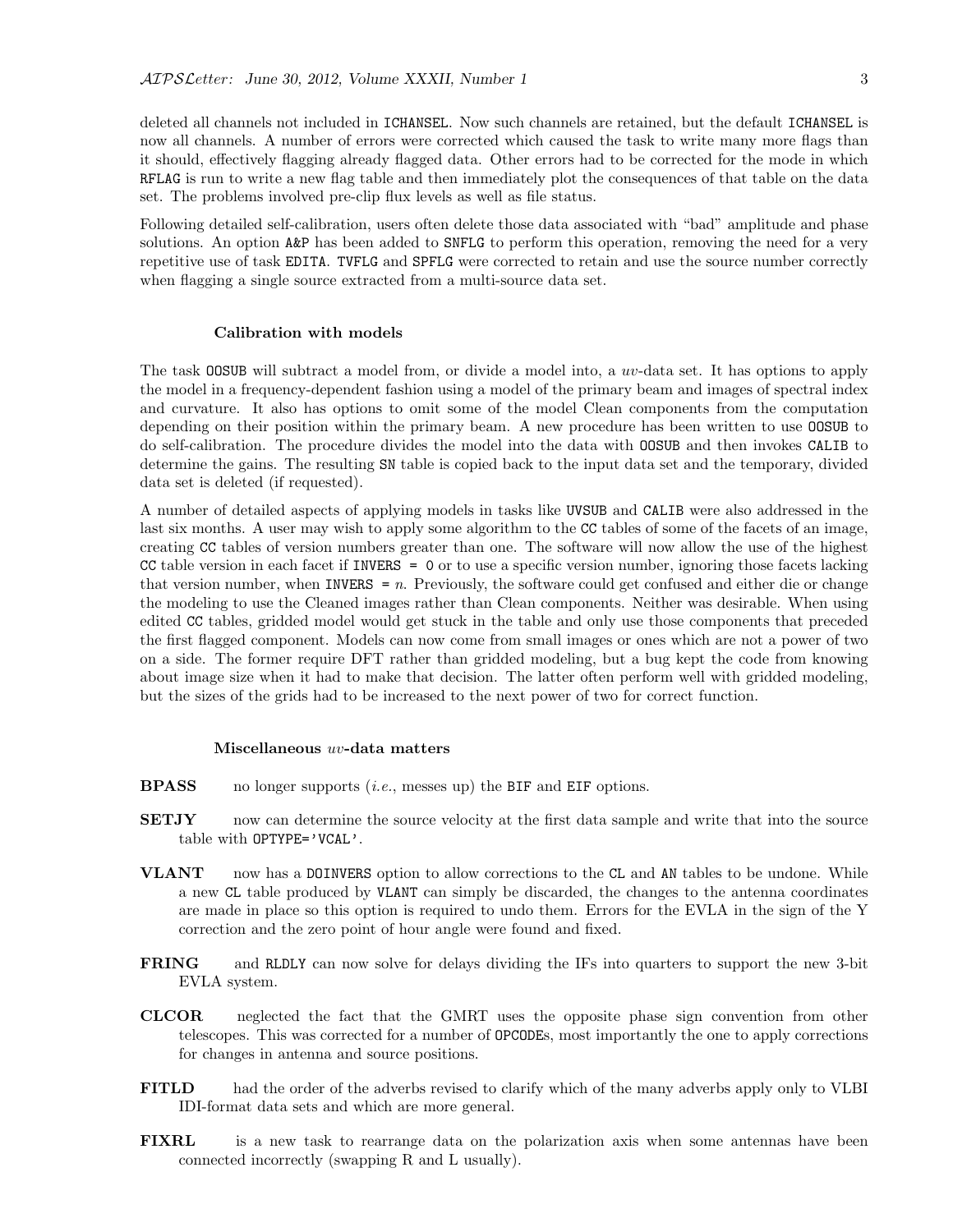- INDXR now has a frequency-dependent VLA gains file which it applies to the CL file in a frequencydependent manner.
- ELINT now displays the rms of the fit on plots. Adverbs QUAL and CALCODE were added to help separate out the desired calibration sources. Problems reading over-the-top tables and large source tables were corrected and the task was forced to ignore flagged solutions.
- SNREF is a new task to examine the statistics of the right minus left phases in an SN table as a function of the choice of reference antenna. It should help to select the antenna having the most stable R-L and hence providing the best polarization calibration.
- MORIF is new task which can divide a data set into a larger number of spectral windows (IFs) which may help deal with spectral index issues at very low frequency and may help performance in data sets with a large number of spectral channels (see LINIMAGE below).
- **PRTSY** is a new task to print the extrema and statistics of the EVLA SysPower (SY) table as a function of antenna and IF. It should help provide parameters for use in TYSMO and other tasks.
- FIXAN is a new and dangerous task that re-writes the coordinates of antenna tables. It has OPTYPEs to switch between Earth-centric and site-centric systems correctly and to correct an apparent site-centric system computed by simply differencing Earth-centric coordinates. This last is wrong since site-centric systems must have the antenna  $(X, Y)$  based at the local longitude.

#### Imaging

 $\mathcal{AIPS}$  imaging task IMAGR received only a little attention in the last six months. The biggest change was to a double-precision pseudo array processor; see below. This will result in more accurate images, especially near the corners where round-off error was magnified by the large correction for the Fourier transform of the gridding function. The uniform weighting routine was also worked on to insure that all summing variables are double precision floats or integers. Large EVLA bandwidth synthesis data sets were overflowing the counters in uniform weighting. An option was added to average spectral channels as the data are read in the on-the-fly, baseline-length dependent time averaging done in writing the work file. This will reduce the size of the work file and, in many cases, will not compromise the accuracy of the images.

When IMAGR is used to make a spectral-line cube, the calibration routines are started up several times per channel both for the input data which uses a flag table and for the work file which does not. These calibration start-up routines used to comment on the use of the flag table on every twentieth call. This led to confusion since it would say sometimes "using flag version  $n$ " and other times "using no flag table." The low level routines were changed so that flag table use is reported once after each change of the file being read unless that file is a scratch or work file for which FLAGVER was never set. For cubes, this means that the flag file usage is mentioned at the start of each channel. If the flag table version changes, as in RFLAG, then that change is also reported.

Tasks SCMAP and SCIMG loop over self-calibration and imaging (and even data editing) within a single task. The were improved by adding BOXFILE to define Clean boxes, IM2PARM to allow auto-boxing, and a parameter to allow negative components to be used in the model and restart of the Clean. Flag tables were ignored for input data which were not compressed, while they were used for compressed data. This oversight was corrected.

A new RUN file and procedure called LINIMAGE was written to help speed the creation of spectral image cubes. It loops over spectral window (IF) copying the IF to a scratch file and then invokes IMAGR on that rather smaller file. This is much faster than extracting each channel one at a time from the full file. After IMAGR, the facets are FLATNed. When all IFs have been imaged, the headers are examined and either MCUBE or FQUBE is run to put all the IFs back together. A data set with a very large number of spectral channels may be run through MORIF to prepare it for LINIMAGE.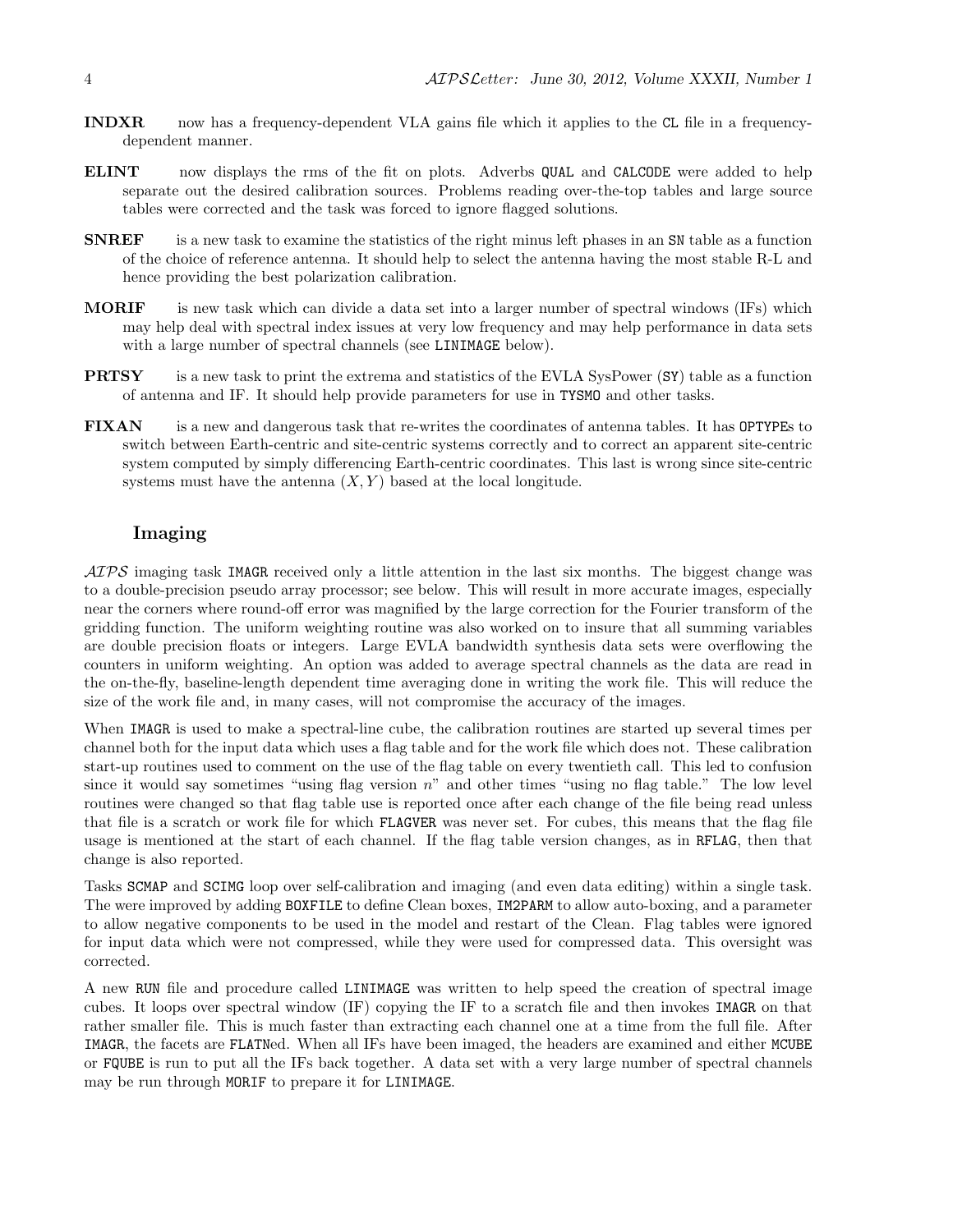#### Display

- LISTR was changed to do system temperature and gain as determined from a SysPower table in the 'GAIN' listing. Adverb XINC was added to the 'LIST' and 'GAIN' listings as well as an adverb to change all times to local sidereal time rather than IAT.
- POSSM was changed to read the BP table to find a list of times present in the file to allow it to use SOLINT properly when plotting BP tables.
- IM2HEAD is a new verb to display the header like IMHEAD, but for the file pointed to by the adverbs IN2NAME, IN2CLASS, IN2SEQ, and IN2DISK. IM3HEAD, IM4HEAD, and IMOHEAD are the same but for the third and fourth input name and the output name adverbs.
- Q2HEADER is a new verb to display the header like QHEADER, but for the file pointed to by the adverbs IN2NAME, IN2CLASS, IN2SEQ, and IN2DISK. Q3HEADER, Q4HEADER, and QOHEADER are the same but for the third and fourth input name and the output name adverbs.
- Slice plots along a FQID axis can usually be plotted on a linear frequency axis by placing the plot points appropriately. ISPEC and RSPEC were changed to do this. Alternatively, the slice can be interpolated to regular frequencies as it is computed. SLICE, ISPEC, RSPEC, and BLSUM were changed to do this. The slice file format had to be changed slightly to provide the necessary information for subsequent plotting.
- IMEAN was given a DOPRINT option to control printing and particularly to write a compact format listing the window, minimum, maximum, mean, rms, and flux. Using this option, looping over a plane at a time with BLC and TRC, would give a useful text file for a spectral cube.
- CCNTR was changed to allow limits on the flux of plotted components, to allow plot symbols to scale with component flux, and to ignore flagged rows in the CC table rather than dying.
- TV code was changed to remember if the TV has been opened or not. Previously, failing plot tasks could hang waiting for plot finishing on a TV display that was never going to respond.

#### Image and uv analysis

#### Faraday rotation synthesis

 $\mathcal{AIPS}$  Faraday rotation synthesis package has continued to be tested by committed users and corrected by the  $\mathcal{AIPS}$  group. The main FARS task was changed to convert from real/imaginary to amplitude/phase correctly, which was a particular problem when residual images were output. The Clean code was changed to do no iterations at some pixels due to the value of FLUX and to output zero in those cases. An option to shift the phases to the original  $\lambda^2$  set was added. The handling of APARM(4) was clarified and its display in the history file corrected. The DOFARS procedure was changed to use more appropriate default output classes.

A new task, named TARS, was created to test the algorithms used by FARS. It is nearly identical to FARS but takes its input data from a text file which may be prepared more easily by people wishing to test this new algorithm.

The output of FARS may be compromised if the input Q and U polarization cubes are affected by frequencydependent amplitude changes due to the source spectral index and to the primary beam of the interferometer. The new task SPCOR was written to correct the Q and U cubes for these effects. One may use SPIXR on a I cube to determine images of spectral index that may be appropriate to the Q and U images. The I spectral index image output of MSMFS in CASA may also be used.

AFARS is the task which reads the FARS output images to find the position on the rotation measure axis of the maximum amplitude and then write images of the rotation measure and of the amplitude or phase at that position. It was corrected to account properly for BLC, to avoid the parabolic fit estimation when it did not have all required values due to blanking and edge effects, to use the header coordinates properly rather than guesses which could be wrong, and to output the blanking value when the input rotation measure row was all blank or zero. The help file was improved to clarify which files are required as inputs.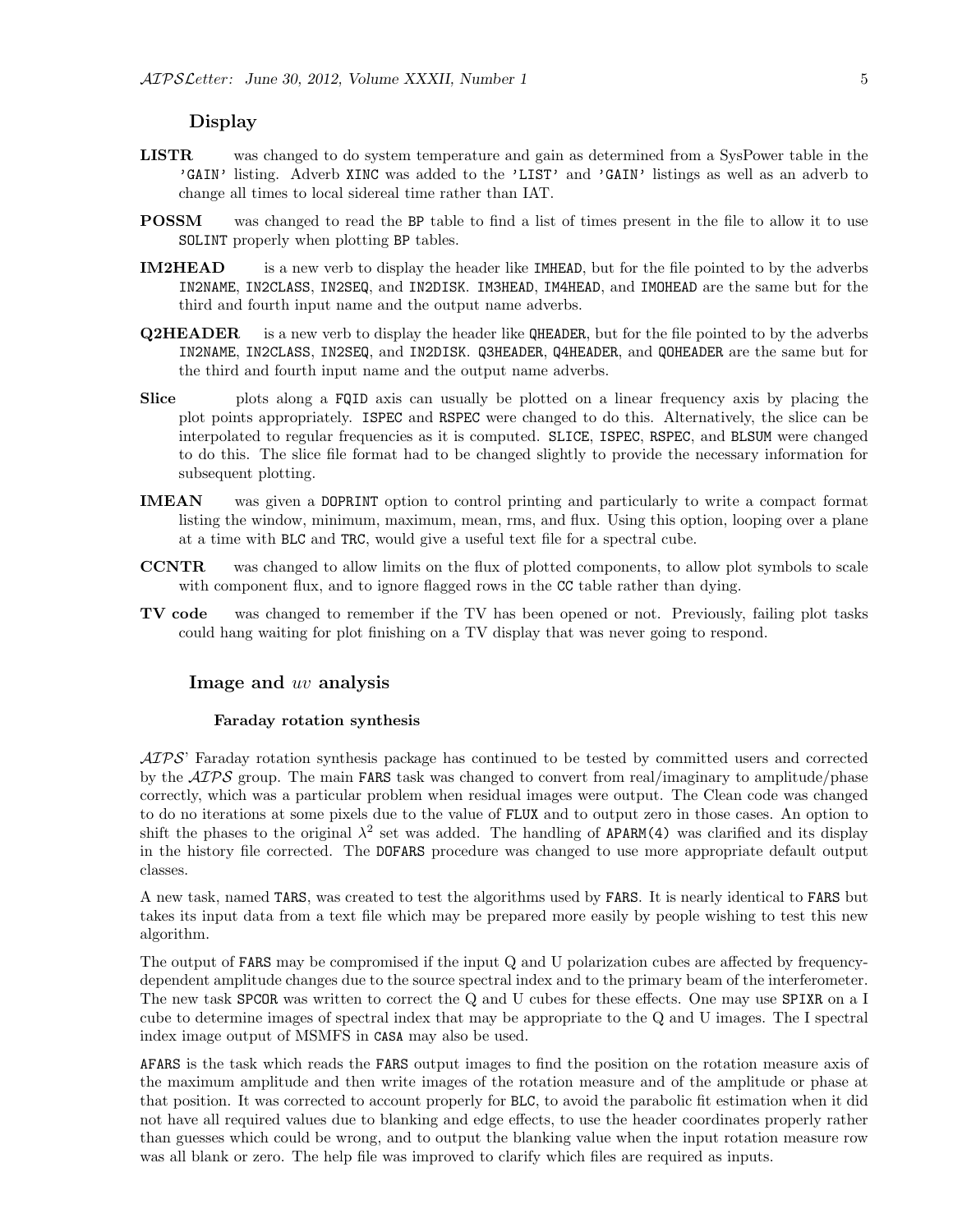#### $UV$ -plane model fitting

The monster task OMFIT, written by Ketan Desai many years ago, received some much overdue attention. The task contains some very high quality mathematical routines which implement a wide variety of source model types and a joint model-fit and self-calibration. It is a bit difficult to use, but once convergent models are found, it can be very useful. A few rather simple corrections were required to get it to work at all. The input model is read by a KEYIN-based routine which had to be corrected to handle parameters longer than 8 characters. The task was corrected so that it would work on single-source input files. Michael Bietenholz provided suggested code changes to add a WEIGHTIT parameter adjusting the data weights, to normalize phase-only self-cals correctly, to display "real" chi-squared values, and to include a spherical shell model type. Commentaries on how to use OMFIT were also provided by Michael for inclusion in the explain file.

The other uv-plane model fitting task UVFIT also received some attention. It was changed to allow up to 60 components in the model. All of the code in the task now supports this parametric upper limit after the last of the hard-coded 4's were rooted out. The computation of phase now uses the proper geometric routines which are slower but very much more accurate for components well separated from the phase center. The input text file describing the model may now include a comment string which is included in the output summary text file.

#### Other analysis changes

- COMB was corrected to adjust the units of each of the input images so that units of Jy/beam become units of Jy per the same beam. Previously two images in Jy per different beam were added, subtracted, divided, etc. producing outputs which may have had more to do with the differences in beam than in source.
- DTSIM is a *uv*-data simulation task which was corrected to use right-handed antenna geometries, to use correct and current-best antenna locations for known antennas (VLBA and EVLA), to use sensible and many more user-controlled defaults, to create an NX table, and to write the data in the standard axis order. The help file was overhauled to tell the truth about things including whole areas previously omitted. A useful example replaced an overly simple one. This task may actually be useful.
- **SAD** now uses a robust determination of the rms to inform the histogram fit of the rms, producing a much more reliable estimate of the overall uncertainty.

#### General

#### Double-precision pseudo array processor

When a four-byte integer is used to count, it will overflow after  $2^{31} - 1$  or 2147483647. When a fourbyte, IEEE-format real variable is used to sum 1.0's, it will stop increasing after 16777216. With the EVLA, bandwidth synthesis easily exceeds the latter limit and can exceed the former.  $\mathcal{AIPS}$ ' pseudo-array processor ("AP") code is a software emulation of the old hardware array processors we used to own. It isolates computationally intensive operations in a modest collection of "Q" routines based on a shared data space. This structure allowed us to change the entire pseudo-AP from single-precision to double-precision real and integer for the shared data and, with some editing, to complete the change so that all variables inside the AP are extra precision. Variables received from and sent to the non-Q calling routines are normally still single-precision, although new routines QDGET and QDPUT were written to allow full-precision data transfers.

This has a number of consequences. The most important is that the number of words available in the pseudo-AP memory is halved, or the memory in bytes required is doubled if the number of words is kept constant. This required some changes in the verb SETMAXAP. Tests a couple of years ago suggested that performance of a double-precision AP was a about 10% worse than a single-precision version, presumably due to memory cache issues as much as anything. The computed results, however, are more accurate even when double-precision was not needed to avoid overflow. Convolving functions and their Fourier transforms are computed in the AP code and so will be much more accurate in gridding uv data and then correcting in the image plane for that gridding.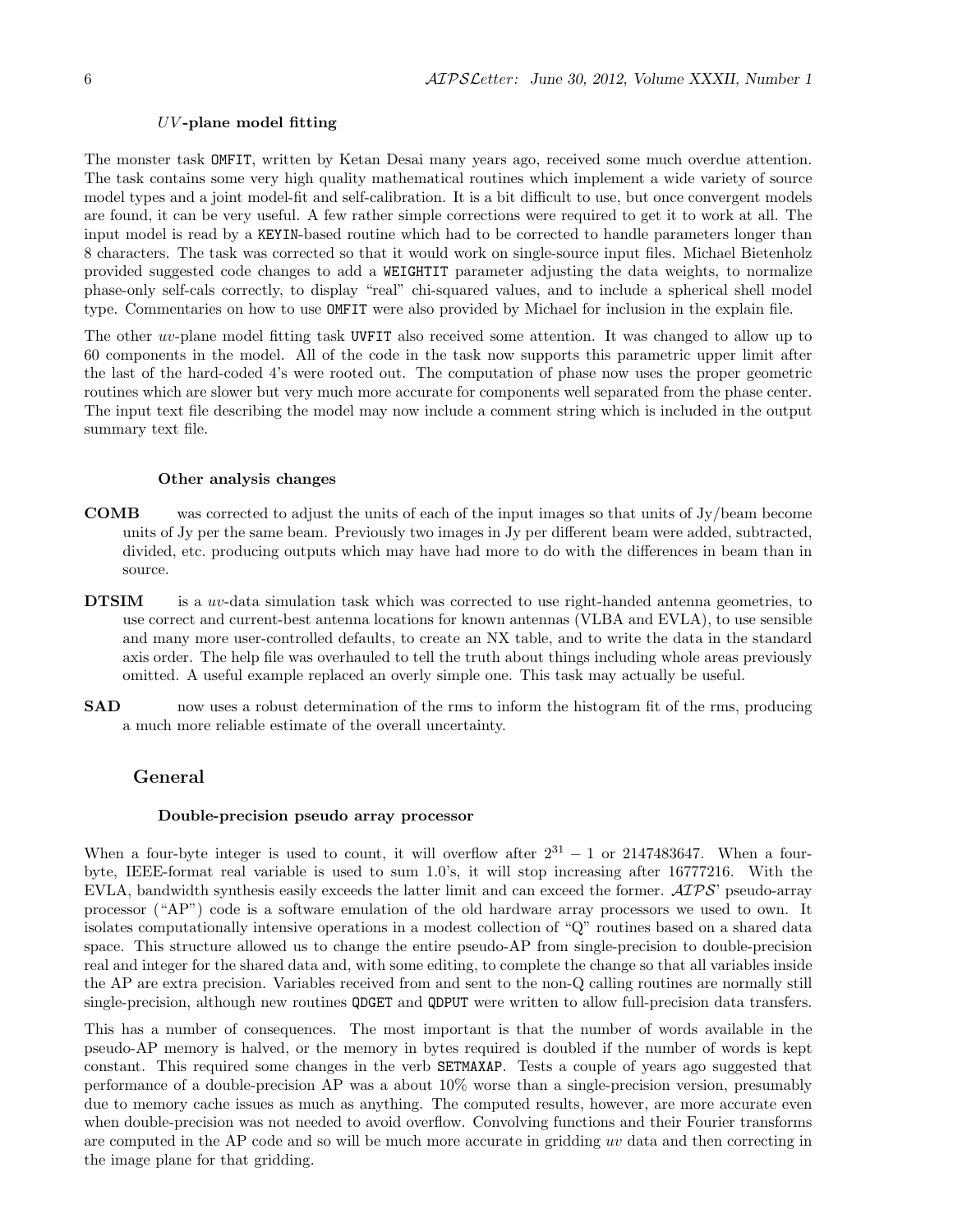#### Other general-interest changes

- Lustre is a high-performance file system used at NRAO and elsewhere. Such systems do not keep information about file sizes with the files themselves and so can mis-inform  $\mathcal{ATPS}$  about the file size. Low-level routines were changed to pause and try again twice before dying when it appears that a task wants to read or write beyond the end of file.
- Source table format was updated to include columns for the observed (or pointing) right ascension and declination. The current RA and Dec columns are used for the phase stopping position, which may be quite different.
- Frequency table format was changed to include a column for BANDCODE, an 8-character string meant to identify which receiver was used for each IF for each frequency identifier.
- **ZEXIT.C** is a new routine to allow a non-zero exit code to be returned to the calling procedure. It is useful in stand-alone programs, especially the  $ATPS$  pre-processor program PP. It replaces the non-standard Fortran system routine EXIT.
- NAMEGET is a new verb which may be useful in writing procedures. It uses the first image name parameters (INNAME, et al.) to find the image or data set that an  $\mathcal{AIPS}$  task would find with those name parameters and to fill in the remaining ones so that there are no defaulted or wild-carded ones.

## Patch Distribution for 31DEC11

Important bug fixes and selected improvements in 31DEC11 can be downloaded via the Web beginning at:

http://www.aoc.nrao.edu/aips/patch.html

Alternatively one can use *anonymous* ftp to the NRAO server ftp.aoc.nrao.edu. Documentation about patches to a release is placed on this site at pub/software/aips/release-name and the code is placed in suitable sub-directories below this. As bugs in 31DEC12 are found, they are simply corrected since 31DEC12 remains under development. Corrections and additions are made with a midnight job rather than with manual patches. Since we now have many binary installations, the patch system has changed. We now actually patch the master version of 31DEC11, which means that a MNJ run on 31DEC11 after the patch will fetch the corrected code and/or binaries rather than failing. Also, installations of 31DEC11 after the patch date will contain the corrected code.

The 31DEC11 release has had a number of important patches:

- 1. Imaging code had problems with large gridded modeling. 2012-01-16
- 2. UVFIT had many areas dimensioned for the old limit of 4 components, rather than the new limit of 20. 2012-01-16
- 3. FARS did not shift residuals back to the original  $\lambda^2$  correctly and did not add residuals into amplitude/phase outputs correctly. 2012-01-16
- 4. AFARS did not handle BLC correctly, producing wrong rotation measure images. It also stated incorrect information in the history. 2012-01-16
- 5. SQASH had an error in history writing that led to aborts. 2012-01-16
- 6. FITAB omitted an essential keyword for compressed UV data. 2012-01-16
- 7. CLCOR ignored the fact that the GMRT uses an opposite phase convention. 2012-01-16
- 8. VLANT did not correct EVLA data properly. 2012-03-01
- 9. SCMAP and SCIMG did not apply the flag table to the data entering the self-cal step 2012-03-07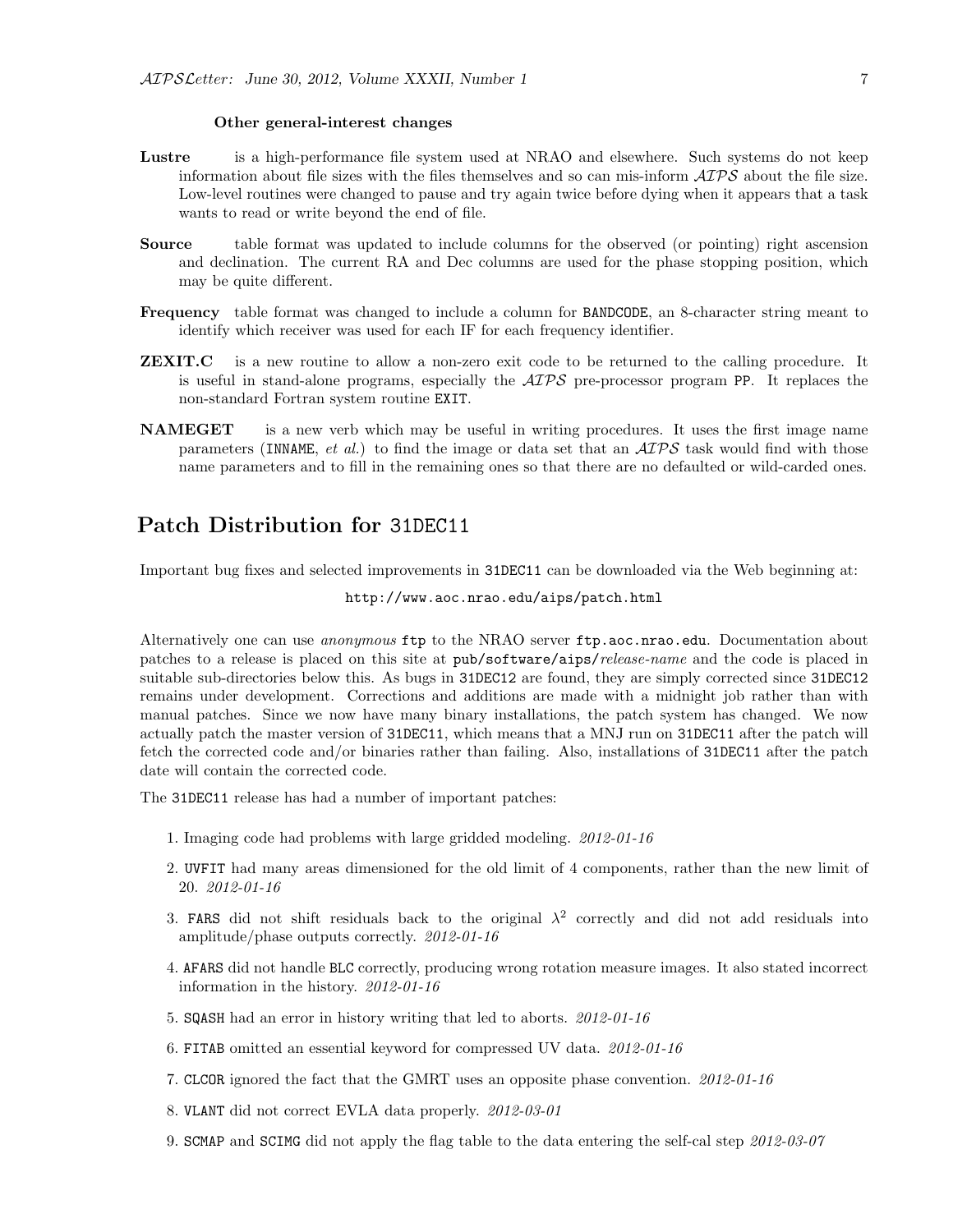## Recent AIPS and related Memoranda

All  $ATPS$  Memoranda are available from the  $ATPS$  home page. There is one new memoranda in the last six months.

#### 117 AIPS FITS File Format

Eric W. Greisen, NRAO

June 28 2012 (latest revision)

 $\mathcal{AIPS}$  has been writing images and uv data in FITS-format files for a very long time. While these files have been used widely in the community, there is a perception that a detailed document in still required. This memo is an attempt to meet that perception.  $\mathcal{AIPS}$  FITS files for uv are conventions layered upon the standard FITS format to assist in the interchange of data recorded by interferometric telescopes, particularly by radio telescopes such as the EVLA and VLBA. An Appendix providing a serious introduction to the subject of FITS format is also provided.

## AIPS Distribution

We are now able to log apparent MNJ accesses and downloads of the tar balls. We count these by unique IP address. Since some systems assign the same computer different IP addresses at different times, this will be a bit of an over-estimate of actual sites/computers. However, a single IP address is often used to provide AIPS to a number of computers, so these numbers are probably an under-estimate of the number of computers running current versions of  $AIPS$ . In 2012, there have been a total of 837 IP addresses so far that have accessed the NRAO cvs master. Each of these has at least installed  $\mathcal{AIPS}$  and 281 appear to have run the MNJ on 31DEC12 at least occasionally. During 2012 more than 194 IP addresses have downloaded the frozen form of 31DEC11, while more than 596 IP addresses have downloaded 31DEC12. The binary version was accessed for installation or MNJs by 303 sites in 31DEC11 and 600 sites in 31DEC12. All of these numbers are significantly lower than those of 2010 at a comparable date. The attached figure shows the a comparison of the numbers from all of 2011 and from 2012 for the first half of the year. From bottom to top the numbers plotted are the cumulative unique IP address to download the NEW version, to download the TST version, to access the cvs web site, and the total unique addresses. It is strange that the downloads in 2012 are if anything slightly ahead of 2011, while the cvs access and hence the total numbers in 2012 are way behind those in 2011. It makes one suspect an as yet unidentified change in the way the cvs numbers are counted.

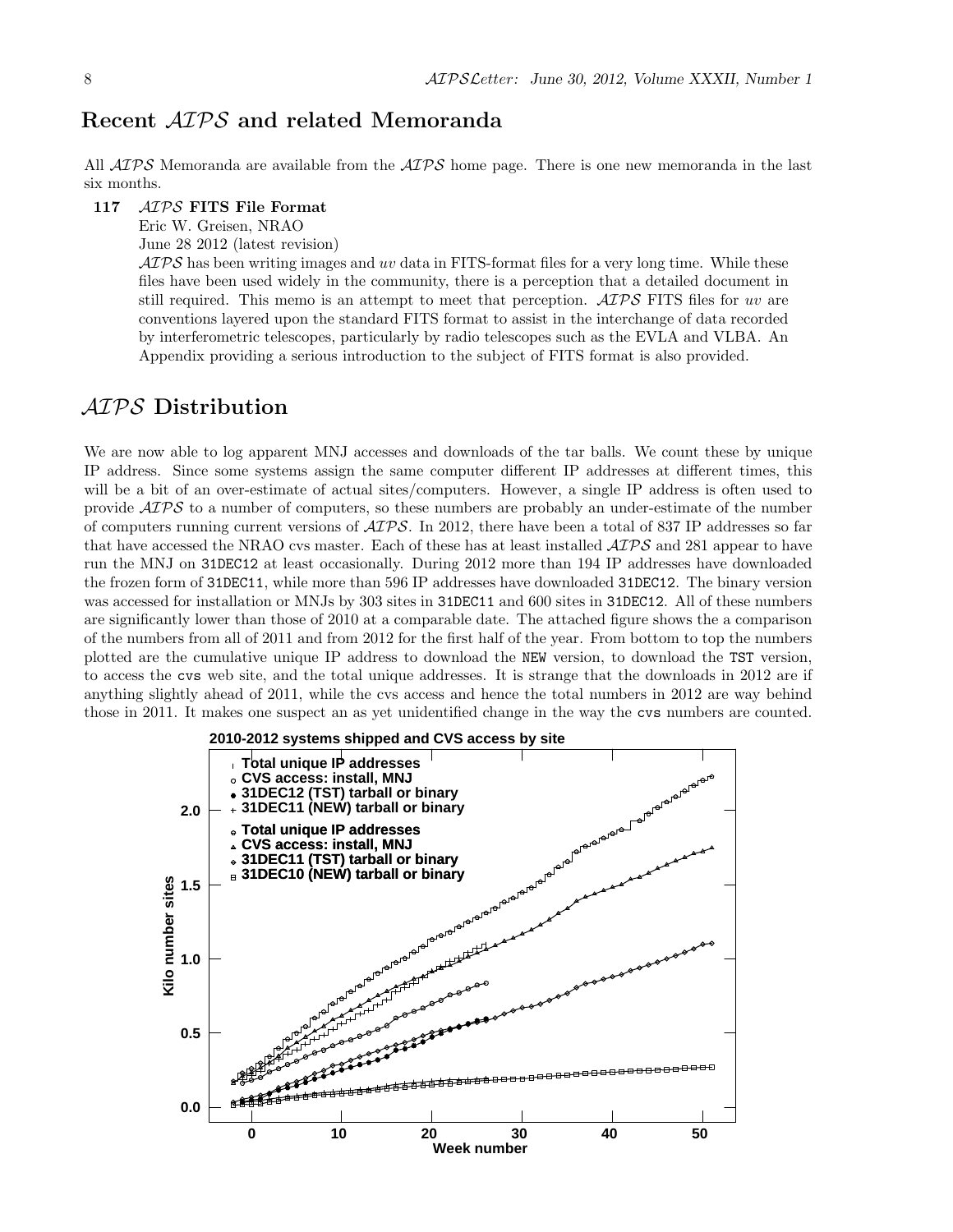## A personal note

The rumor that your editor is about to retire is not true. While I am certainly old enough, I am having too much fun and believe that I am still too useful to retire any time soon.  $\mathcal{AIPS}$  will continue to be supported for the forseeable future.

## Warning

Recent uv FITS files written by CASA and containing ALMA data have had significant errors in the contents of the antenna and frequency tables and the frequency information in the main header. The antenna error will primarily affect the use of UVFIX to recompute projected baselines. The frequency error will certainly affect plotted spectra (reversed axis labeling) and will have a small effect on computed images. These errors are known to be in release 3.4.0; FITS files written by earlier releases should be checked closely. CASA's exportuvfits program is now being worked upon and these issues are expected to be missing from the next release. These errors do not appear to arise with EVLA data as written, via CASA, from the archive.